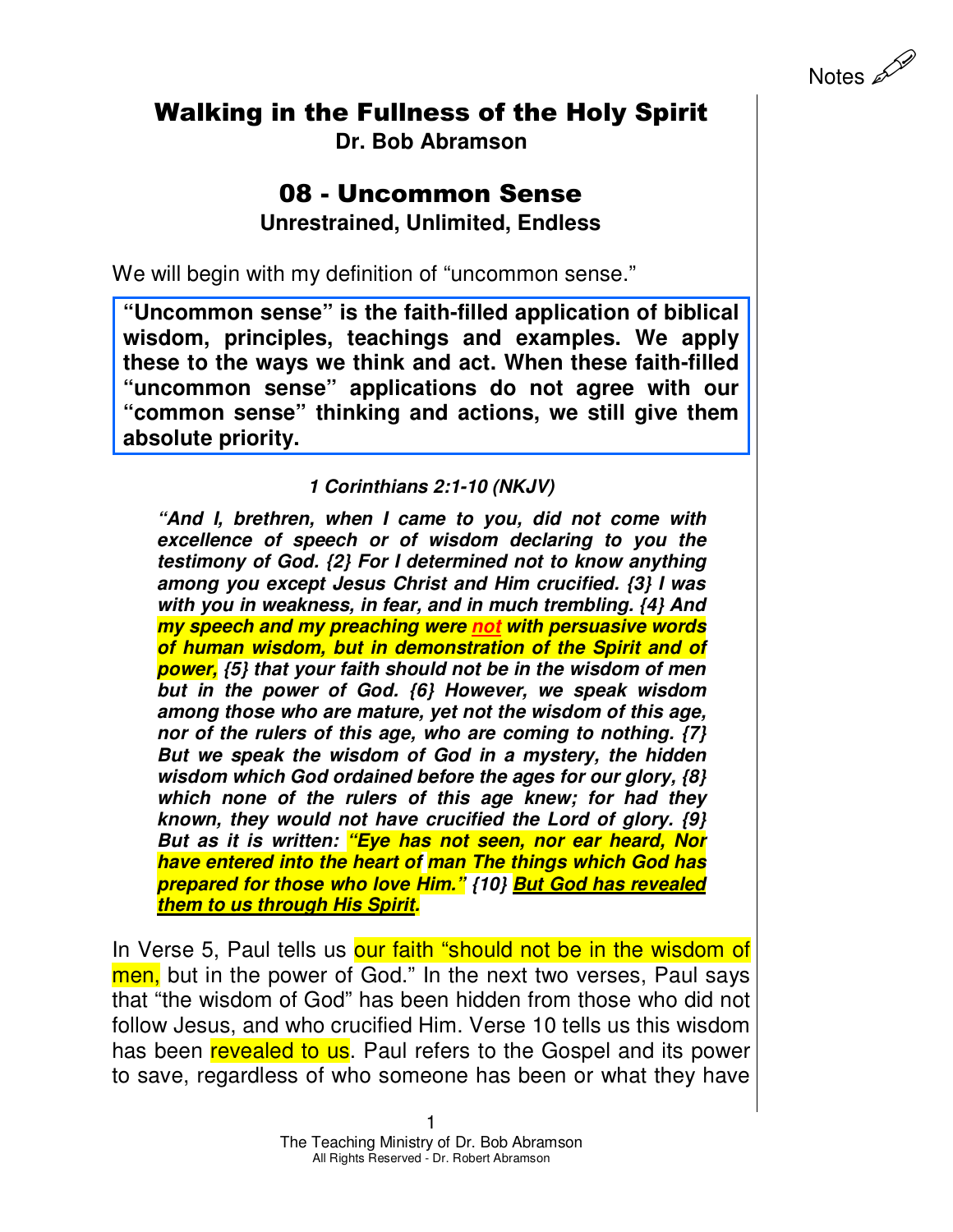Notes

done. God's wisdom, like the Gospel, has no boundaries or limitations. Like the Gospel, it is liberating. When we apply it to our lives, it takes us far beyond the common sense, in which we normally operate. It becomes "uncommon sense" because few obtain it. Fewer use it, even though it is available to all who diligently seek it. It is "uncommon sense" because when we apply it, we have the power to achieve uncommon results. "Uncommon sense is life changing to those who understand and use it.

## **1 Corinthians 2:11-12 NKJV**

"Uncommon sense" is a "freely given" gift.

- It is the application of extraordinary spiritual wisdom, within the natural processes of daily life. Once we have heard and understood what the Holy Spirit is saying, we will know how to proceed. We obey His directions and instructions. Even if it does not seem to align with our common sense, we do it His way. This is "uncommon sense" in action.
- We must be careful never to allow common sense to convince us to disregard this powerful God-given gift of "uncommon sense." We avoid this by applying faith to the process. We believe God is always right. We trust Him all the way to the completion of the process.

What follows is my personal testimony of "uncommon sense." It is a story of the supernatural extraordinary wisdom that made the impossible become reality.

### **My Testimony of Uncommon Wisdom Dr. Bob Abramson**

It was a Thursday night in 1997 at our home in Suva, Fiji. We were having our weekly elders' meeting of the Christian Mission Fellowship of Fiji International Church. I was the Senior Pastor. We had just finished a meal and then spent time praying together. Now we began to discuss the business of the church. There were things we desired to do, but we did not have enough money in our church bank account to do them. We always had enough each week to meet our expenses, but not the extra money we needed to expand into additional programs for the Lord. As we discussed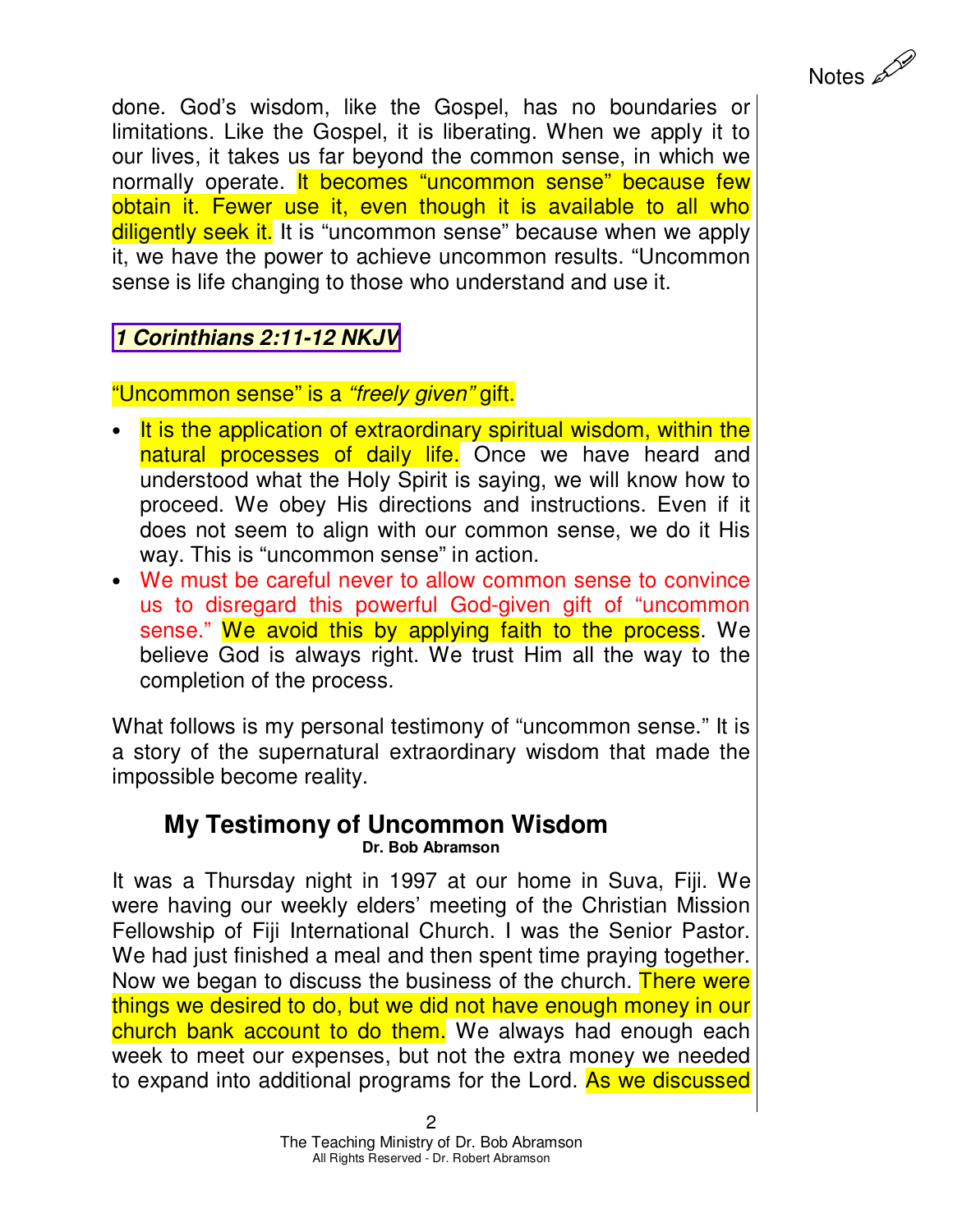those things we wanted to do, none of us could think of how we might get the resources we needed. One of the elders suggested we pray about it during the coming week. Then, at our next elder's meeting, we might have an answer. We agreed and moved on with the meeting.

The following Thursday evening, we again met at our home. My wife, Nancy, served dinner for the elders, as was our custom for these evenings together. We had fellowship and prayed. Finally, we got down to business. During the past week, I had not heard from the Lord, concerning how we might raise money for the need we discussed in our last meeting. I asked the elders if they had heard from God. Nobody had, and so we still did not have an answer. There seemed to be no way for us to raise the additional funds we needed. We decided to spend more time together in the elders' meeting praying about it.

After praying a while, one of the elders "I have it!" well, that got our attention. It was Bentley Wan Chan, the only Chinese elder in our church. The Holy Spirit responded to our prayers. He put an incredible piece of His wisdom, or as I call it, "uncommon sense" into Bentley's heart.

I have never forgotten it. It became a foundation for the principles by which I have lived through the years that followed. Here is what he said. **"The church should spend money to support an additional missionary!"** 

Spending money on another missionary made no sense to our natural ears. We did not have extra funds to do this. However, we all immediately recognize that it was wisdom straight from the throne of God! It was "uncommon wisdom." It made "uncommon sense."

In the next few days, we chose another missionary to support. Immediately, the church tithes and offerings increased and did so greatly! There was more than enough, every week, to do all that was in our hearts. We applied "uncommon wisdom" in faith. God responded. It became "uncommon sense." It had "uncommon results."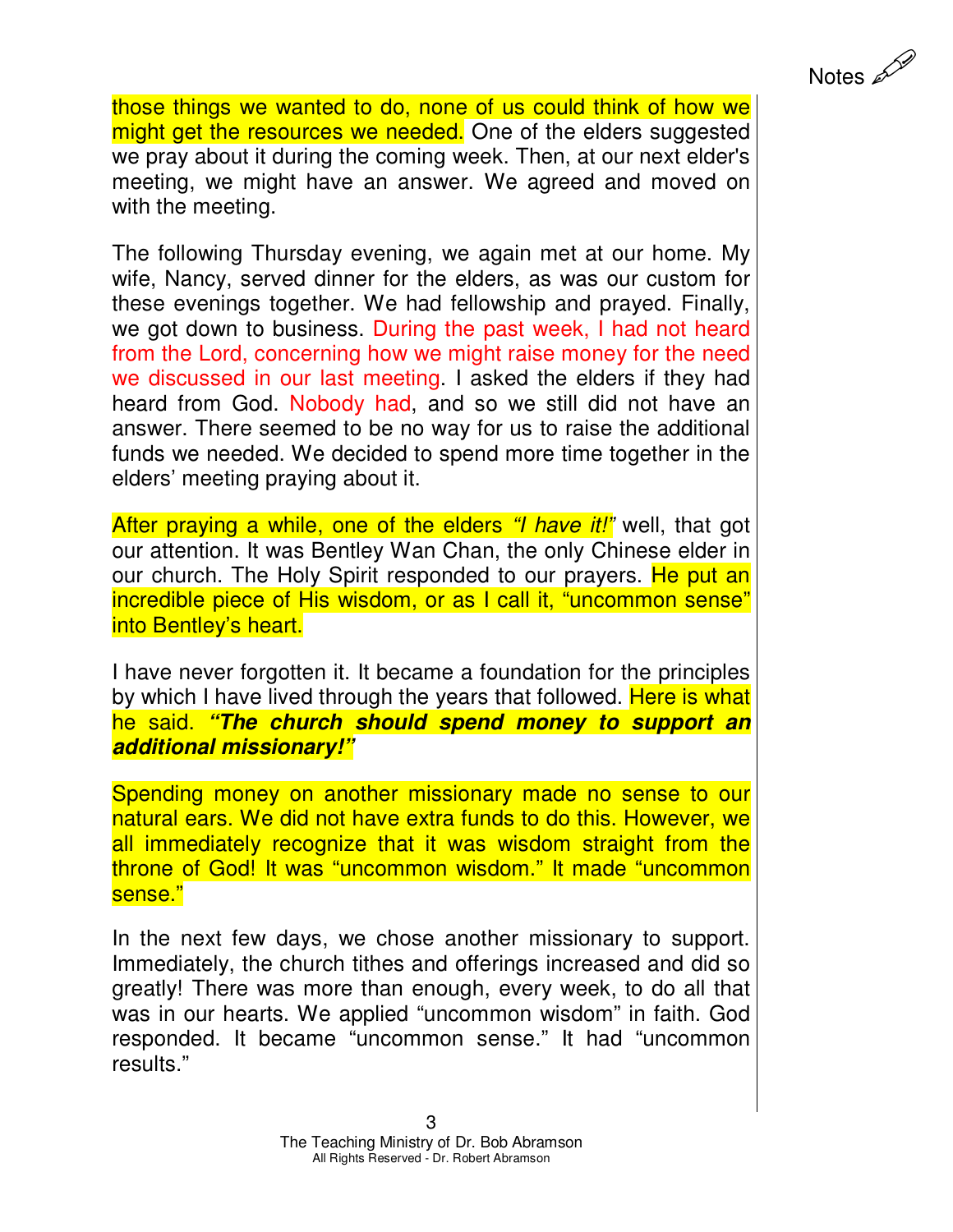I thank God that Bentley Wan Chan heard what the Holy Spirit said and shared it with us. We responded because we knew it was from God. Even though it made no sense to our natural thinking, it made perfect sense to our spirits. It made "uncommon sense!" We walked out of our need and walked into destiny. We chose to support another missionary, because we had set our minds on things of the Spirit. He led us to make an uncommon choice and we applied "uncommon sense" in faith. God responded. We received our victory.

Notes

## **Romans 8:5 (NKJV)**

**Point 22: "Uncommon sense" is the faith-filled application of biblical wisdom, principles, teachings and examples to the ways we think and act. When these faith-filled "uncommon sense" applications do not agree with our "common sense thinking and actions," we still give them absolute priority.** 

#### **Point 23: All twenty-two points we have learned require us to have an uncommonly deep relationship with the Holy Spirit.**

God always has the answers. We will have access to them as we determine to walk into an increasingly uncommon, deeper, closer relationship with Him. That is the challenge for each of us.

**1 Corinthians 2:13-16 NKJV**

As we read these four verses, they teach us that "uncommon wisdom" and "uncommon sense" is foolishness to the natural man (Verse 14). He cannot know or understand it. He tries to rely on his own common sense. This is a carnal reaction. "Uncommon sense" only comes from what is spiritually discerned and obeyed (again, Verse 14). Verse 16 puts this entire teaching into one sentence. Paul writes, "But we have the mind of Christ." This leaves us with a question:

**What will we do with the mind Christ has given us?**

Let me challenge you with a final Scripture for this session. (We have referred to it in previously sessions.) **Romans 12:2 NKJV**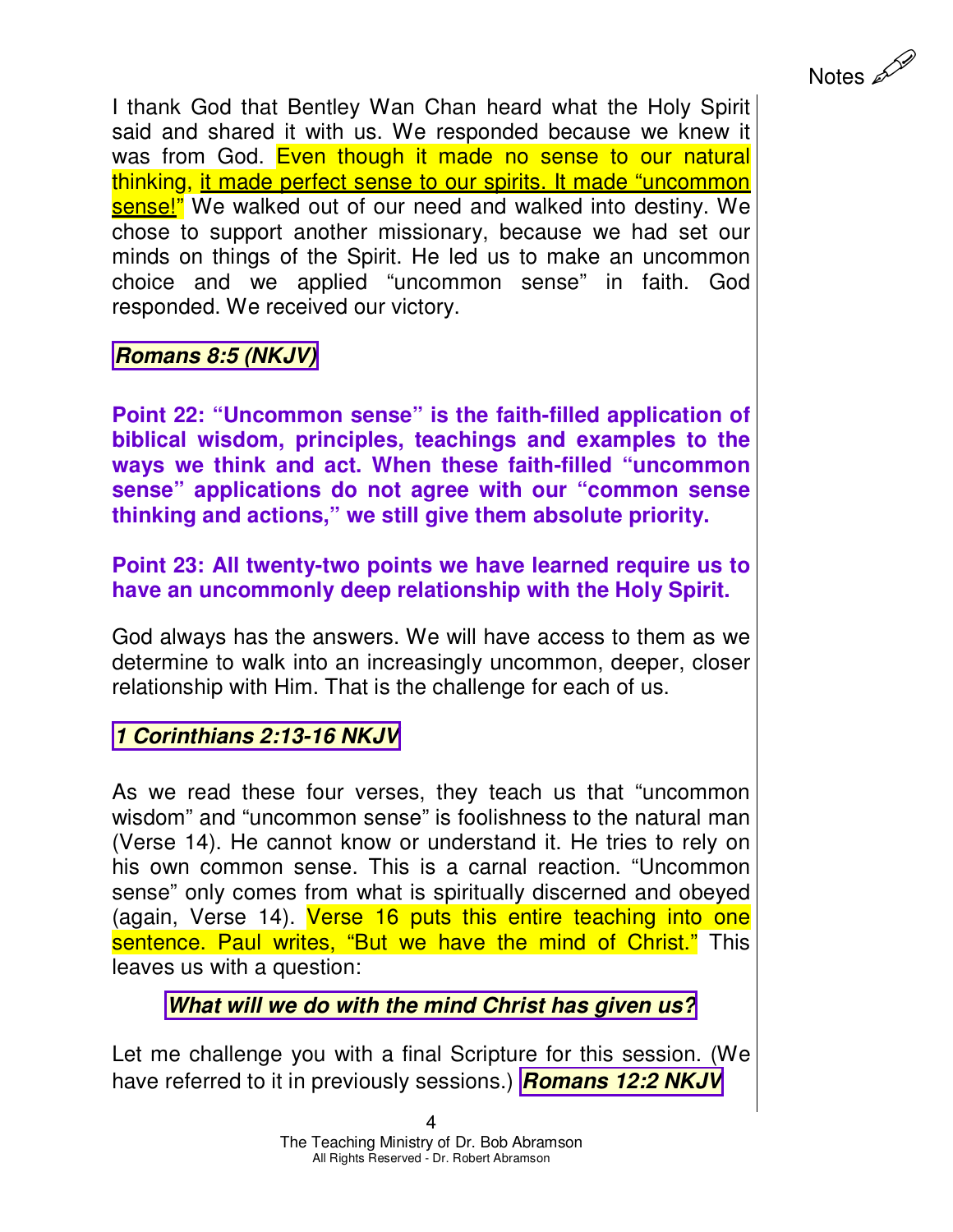Notes

## Questions for Discussion

- 1. What would you say is the greatest benefit of walking in the fullness of the Holy Spirit?
- 2. Why is God's love the engine that drives everything?
- 3. Why was supporting another missionary so effective in the testimony of the elders meeting?
- 4. What can you do to receive "uncommon" wisdom?

| <b>Review of All Twenty-Three Points</b> |                                                                                                                                                                          |
|------------------------------------------|--------------------------------------------------------------------------------------------------------------------------------------------------------------------------|
|                                          | 1   Walking in the Spirit is the secret to having peace in our<br>lives.                                                                                                 |
| 2 <sup>1</sup>                           | Walking according to the Spirit leads us out of slavery to sin<br>and into liberty in Christ.                                                                            |
| 3                                        | Living in the "fullness" of Holy Spirit takes us to our<br>destinies, as we go from glory to glory.                                                                      |
| $\overline{4}$                           | "Fullness" means, "room for no more." (You have it all within<br>you. When this happens, what you have will spill over onto<br>others.)                                  |
| 5                                        | Your future is decided by the patterns and habits of your<br>life.                                                                                                       |
| 6                                        | Living at a normal level is for anyone. God has destined<br>your life to be lived at the highest level.                                                                  |
| $\overline{7}$                           | Refuse to accept the impossible. The fullness of the Holy<br>Spirit in your life will make all things possible.                                                          |
| 8                                        | Listen carefully. God wants to speak to you even more than<br>you want to hear Him.                                                                                      |
| 9                                        | Worship is a demonstration that breaks chains and opens<br>prison doors.                                                                                                 |
| 10 <sup>1</sup>                          | When you have an intimate relationship with God, the<br>words you speak will be infinite in power.                                                                       |
| 11                                       | When you have an intimate, power-filled relationship with<br>God, you will see far beyond the circumstances of the<br>moment. You will not be alone. You will see Jesus. |
| 12 <sub>2</sub>                          | Rely on the fullness of your faith and power. It will take<br>others out of their personal prisons. (It might even deliver<br>you from yours.)                           |
| 13 <sup>13</sup>                         | When you demonstrate your faithfulness in God, You will<br>see God's faithfulness to respond to you with power!                                                          |